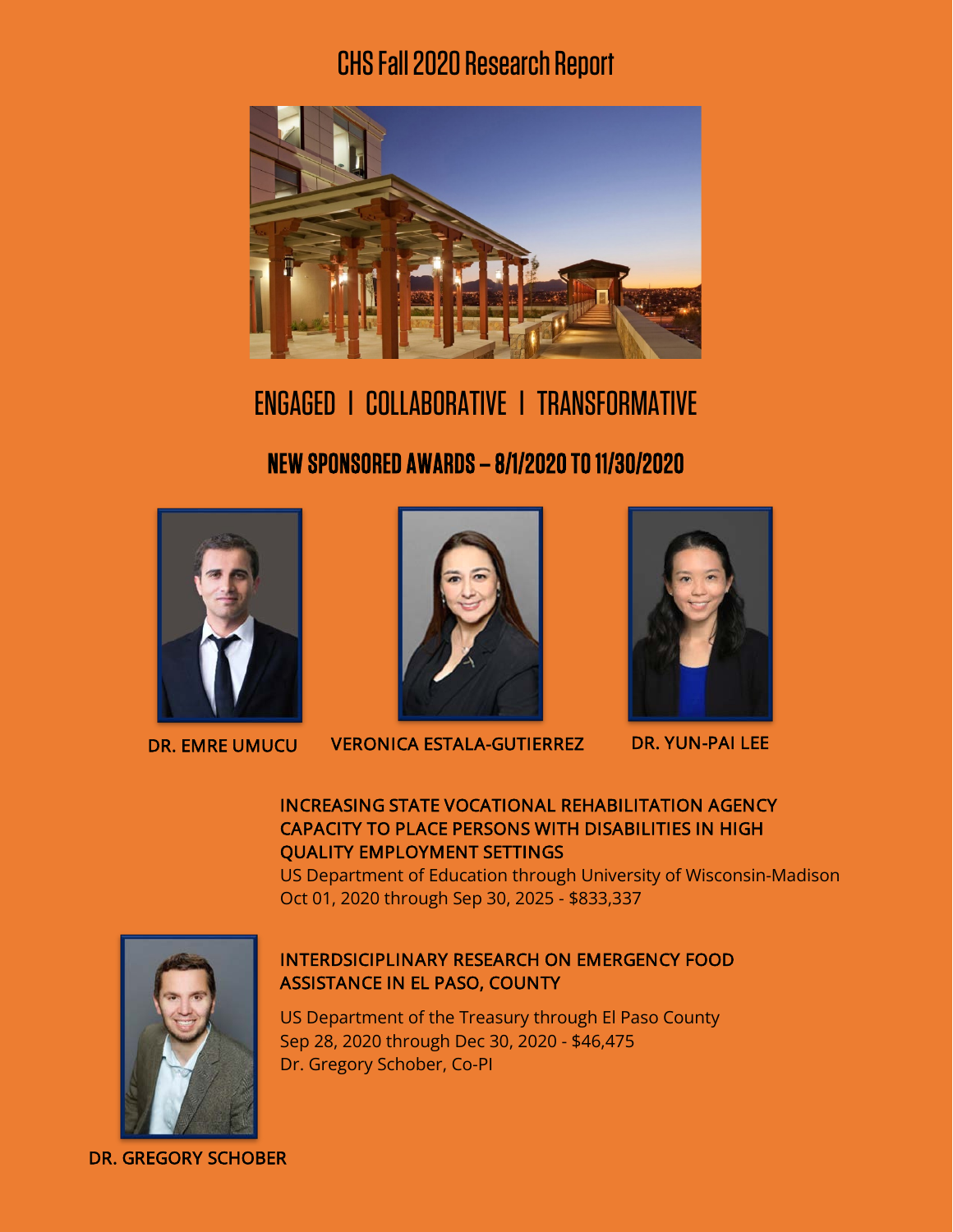

DR. EVA MOYA



DR. SILVIA CHAVEZ-BARRAY

#### USE OF PHOTOVOICE TO MAKE VISIBLE THE MENTAL HEALTH OF MIGRANT TRANSGENDER PEOPLE IN JUAREZ AND EL PASO

University of California, Berkeley Oct 01, 2020 through Sep 30, 2021 - \$5,695





DR. EMRE UMUCU DR. THENRAL MANGADU

TX PUBLIC HEALTH REGION 10 US-MEXICO BORDER COUNTIES RURAL OPIOID RESPONSE PROGRAM – IMPLEMENTATION RCORP-1 CONSORTIUM

DHHS – Health Resources and Services Administration through Aliviane Sep 01, 2020 through Aug 31, 2023 - \$462,926



#### TARGETING EARLY INTERVENTION PERSONNEL TURNOVER THROUGH PROVEN RETENTION STRATEGIES

US Department of Education through Texas Health and Human Services Commission Jan 01, 2021 through Dec 31, 2025 - \$707,372 Dr. Thenral Mangadu, Co-PI

DR. THENRAL MANGADU